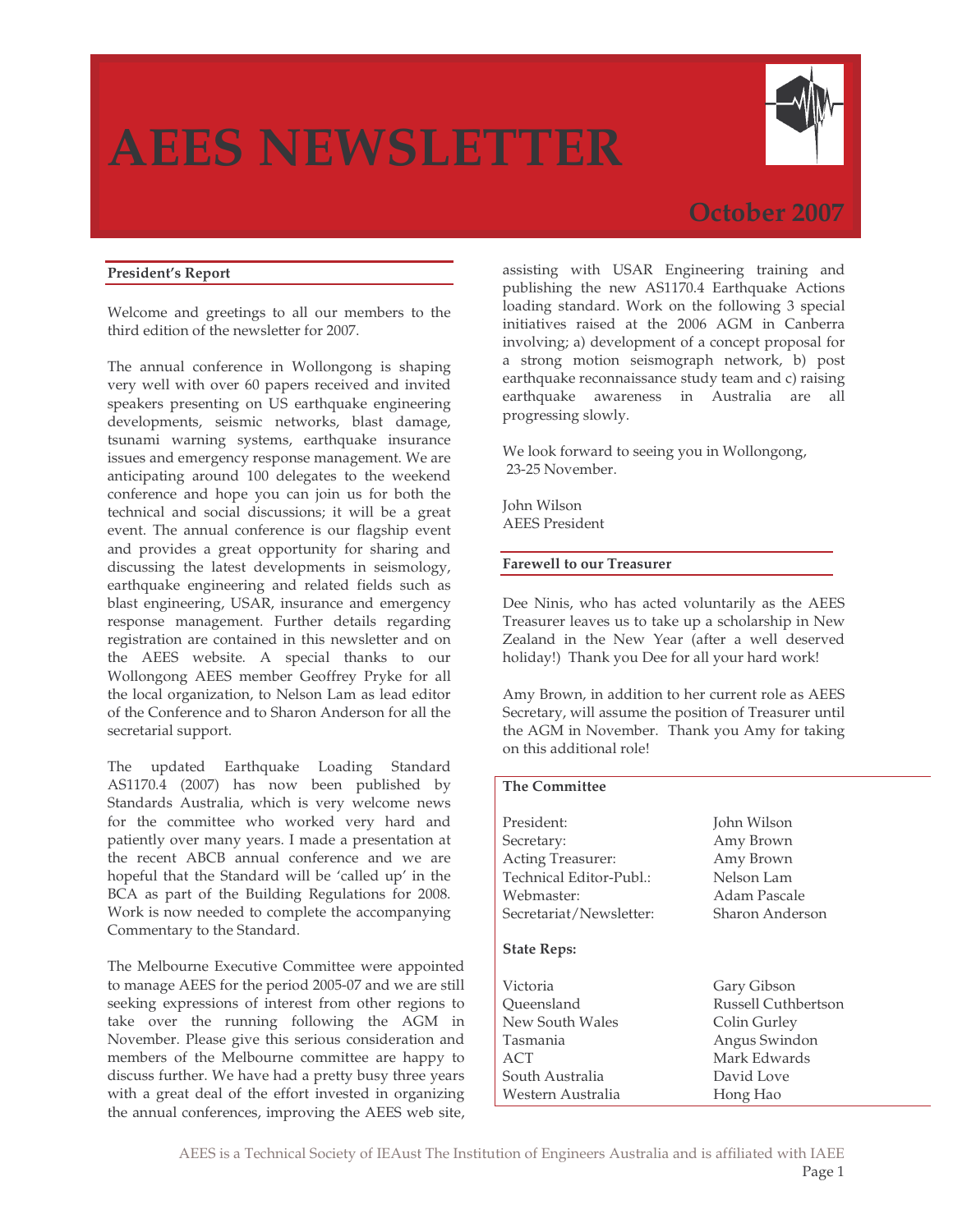AEES PO Box 4014 McKinnon P.O. VIC 3204 Tel. 0414 492 210

Website: www.aees.org.au Email: srj@bigpond.net.au

#### **Dr Takuji Kobori**

Hirokazu Iemura, the Secretary General of IAEE passed on the sad news that Dr. Takuji Kobori passed away on 5 September from cancer at the age of 86. Dr Kobori was a National Delegate from Japan from 1980 to 1984; and an Executive Committee Member of IAEE from 1988 to 1996. He then became an honorary member.

Dr Kobori was involved in many innovative works in Earthquake Engineering. It was his unique proposal to have a special theme session at 8 WCEE held in Japan. He had recently implemented his theories to structural response control. It is a big loss to lose such a pioneer and innovator in Earthquake Engineering.

#### **News from S.A. (David Love)**

#### **Earthquake near Wilpena Pound**

On September 17th at the very civilized hour of 8:48 am a significant earthquake occurred in the Flinders Ranges. First notification came from our operator at Hawker. One seismologist found himself very busy trying to locate the event, answer phone calls and plan an aftershock survey. The location was done jointly with Geoscience Australia. Station data came from telemetered sites, dial-up sites and faxed copies from analogue sites. The first reasonable calculations produced an hypocentre slightly north of Wilpena Pound and 32km deep, with a magnitude of 4.8.

An aftershock survey was mobilised, with the party arriving at Hawker in the late evening. Accommodation was tight as it was peak tourist season. The following day 4 temporary instruments were deployed, and the existing station checked. A fifth instrument was installed the next day, and the party returned to Adelaide in the late afternoon.

The nearest seismograph was a temporary dial-up site near Wilpena Pound (seismogram fig 1) that had a P to S time of 4.4 seconds, or 37km. A careful viewing of the first break on the record (fig 2) shows that it is possible to estimate a direction, and a dip for the arriving P wave. The orientation of the seismometer was found to be 317 degrees during the aftershock survey. Comparison with other events suggests that the arriving ray is probably closer to an emergent angle of 30 degrees than the 60 degrees indicated in the first break. This allows one to calculate a 'one station location', with the hypocentre being about 30km away, in a direction slightly west of north, and about 20km deep.

The earthquake was a useful exercise. Rapid exchange of information between agencies needs practice. Given the uneven distribution of seismographs this location was not easy. Aftershock surveys require practice, and having spare instruments running on the bench helps enormously. One station locations can sometimes be quite useful, but need orientation information, and also need practice. No aftershocks have yet been recorded.



Figure 1 Wilpena Pound seismogram. Channels from top are East, North and vertical. Scale is seconds.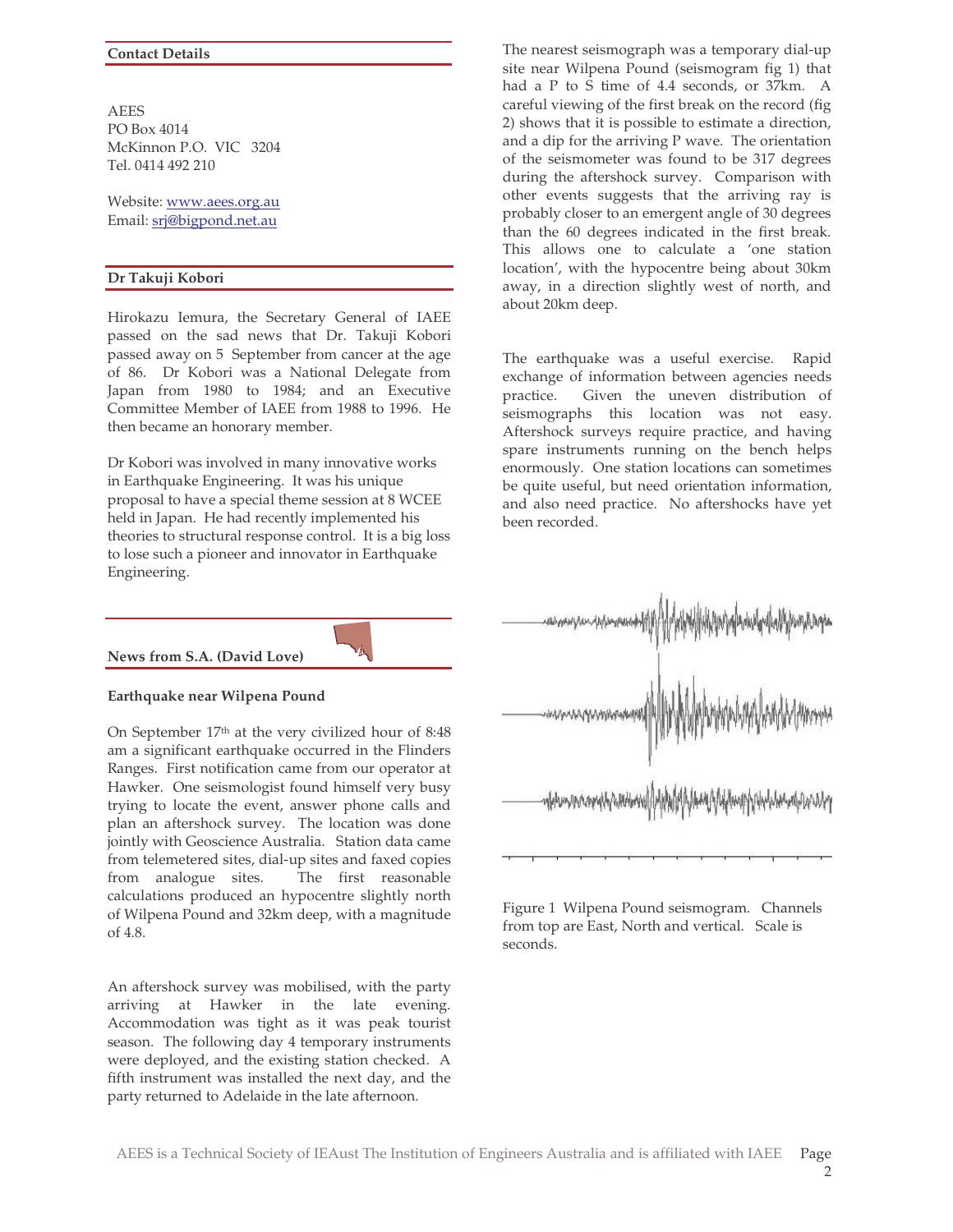

Figure 2 First break of seismogram. Channels east, north and up. Points are 0.01 seconds apart. First direction of motion of compressional wave is west, south and up.

#### **Something new on the South Australian Emergency Management scene**

The first Business Continuity Management Course conducted in South Australia by the Emergency Management Australia Institute (Mt Macedon) was recently held in Adelaide.

Course attendees included numerous key personnel from Local Government, as well as representatives from Police, SA Water, SES, MFS, Dept for Families and Communities and Dept of Treasury and Finance (Supply).

This course aims to build resilience to devastating impacts that jeopardise the delivery of public safety measures, threaten economic viability and challenge the survival of agencies.

Sound business continuity planning embraces an allencompassing view of possible threats, which of course includes earthquake impacts.

The popularity and appropriateness of the course for the emergency management sector will ensure that further courses of this type will be repeated in South Australia.

Allan McDougall State Emergency Management Training Officer SA State Emergency Service

#### **Recent Publications**

**Natural Disaster Occurrence & Impact - the CRED CRUNCH. Newsletter, issue 10, Sept 2**

An interesting and sobering article listed on the attached web site courtesy of E/Prof Paul Grundy.

"During the last three months the world, once again, has been heavily affected by major natural disasters. The exceptional floods, particularly devastating fires and hurricanes in July and August are still fresh in our minds.

The 2007 first semester figures show a decrease in terms of impacts and disaster occurrence in comparison to the first semester averages of the past ten years. However, during this period, 102 natural disasters were reported, killing over 2000 people, affecting more than 4 million and causing more than 7.5US\$ billion in economic damages.

Floods and windstorms remained the major disasters in terms of occurrence and impacts.

Unfortunately, these somewhat optimistic trends in the figures have to be nuanced with regards to recent major events (Flood in China, India, UK, Africa) which by our first estimates show a complete reversal of the first six month tendency."

Dr Debarati Guha-Sapir

For full article and figures go to: http://www.emdat.be/Documents/CredCrunch/Cred %20Crunch%2010.pdf

#### **Treatise on Geophysics**

Gerald Schubert (Editor-in-Chief) University of California, Los Angeles, U.S.A. Go to: http://books.elsevier.com/uk//earthscience/uk/subin dex.asp?maintarget=&isbn=9780444519283&\country= United+Kingdom&srccode=90900&ref=&subcode=&he ad=&pdf=&basiccode=&txtSearch=&\SearchField=&op erator=&order=&community=earthscience

The **Treatise on Geophysics** is the only comprehensive, state-of-the-art, and integrated summary of the present state of geophysics. Offering an array of articles from some of the top scientists around the world, this 11-volume work deals with all major parts of Solid-Earth Geophysics, including a volume on the terrestrial planets and moons in our solar system. This major reference work will aid researchers, advanced undergrad and graduate students, as well as professionals in cutting-edge research that can be conducted easily, with all the relevant information that they need right at their fingertips.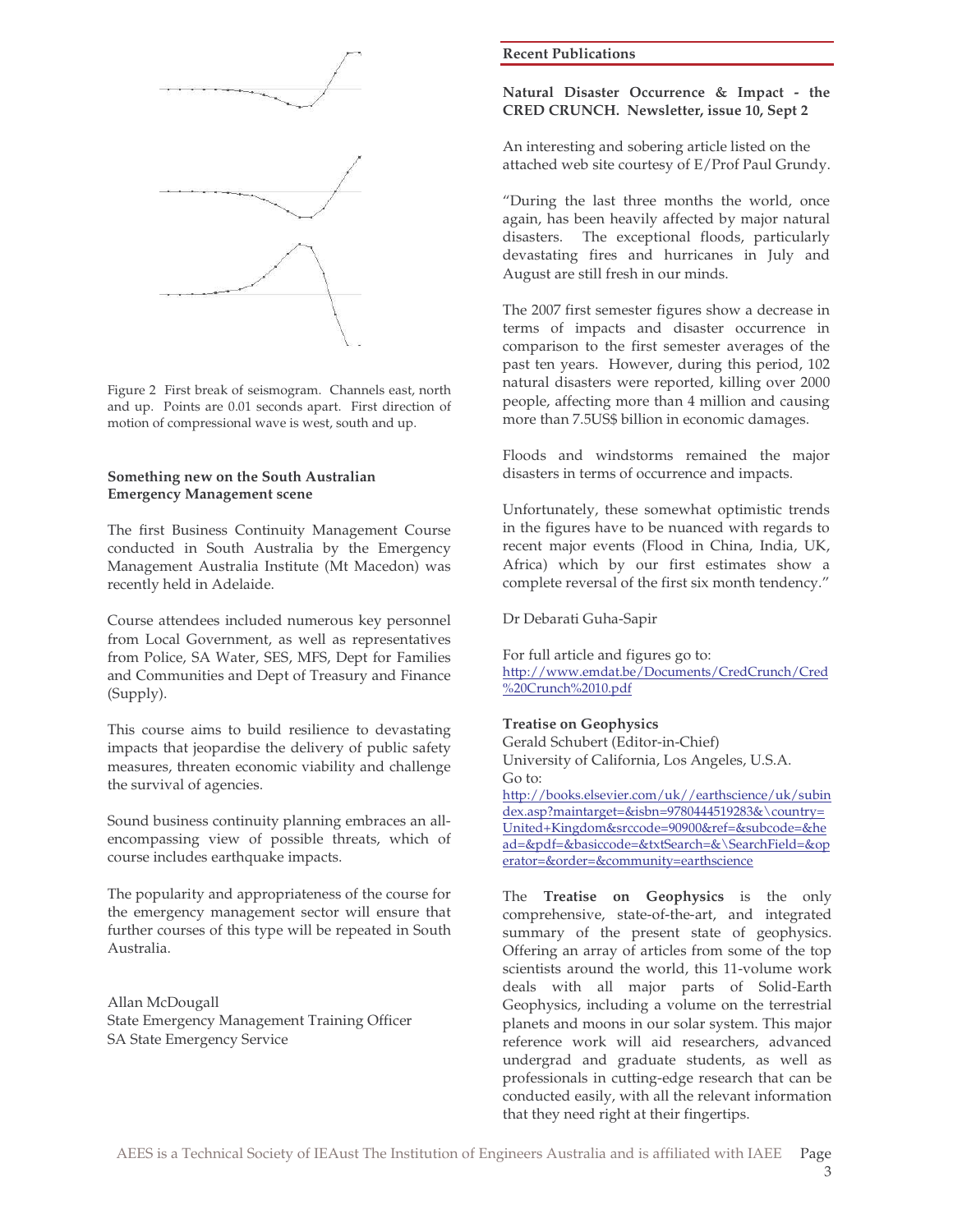### **Australian Earthquakes 11 June – 18 September 2007, M**≥**2.5 (Kevin McCue)**

| <b>DATE</b>              | <b>TIME</b><br><b>UTC</b> | <b>LAT</b> | <b>LON</b> | <b>DEPTH</b>     | <b>MAG</b> | <b>COMMENTS</b>          |  |
|--------------------------|---------------------------|------------|------------|------------------|------------|--------------------------|--|
| June                     |                           |            |            |                  |            |                          |  |
| $11\,$                   | 2137                      | 19.85      | 133.94     | 15               | 2.9        | SW of Tennant Creek NT.  |  |
| 12                       | 1405                      | 34.50      | 139.33     | 26               | 2.5        | Gawler SA.               |  |
| 19                       | 0525                      | 20.04      | 116.48     | 13               | 2.8        | N Dampier Archipelago WA |  |
| 22                       | 0840                      | 19.72      | 133.93     | $\,8\,$          | $2.5\,$    | W of Tennant Creek NT.   |  |
| 28                       | 1602                      | 28.74      | 112.92     | $15\,$           | 3.2        | W of Geraldton WA.       |  |
| 30                       | 1406                      | 30.77      | 117.16     | $8\,$            | 3.8        | E of Cadoux WA.          |  |
| July                     |                           |            |            |                  |            |                          |  |
| $\mathbf{1}$             | 1357                      | 22.98      | 128.66     | $\boldsymbol{0}$ | 3.9        | S of Lake Mackay WA.     |  |
| $\,4\,$                  | 1025                      | 23.13      | 128.70     | $\theta$         | 2.7        | S of Lake Mackay WA.     |  |
| $6*$                     | 1847                      | 35.29      | 138.47     | $10\,$           | 2.8        | Victor Harbour SA.       |  |
| $\,8\,$                  | 1817                      | 35.61      | 138.11     | $10\,$           | 2.8        | Victor Harbour SA.       |  |
| 8                        | 2035                      | 32.99      | 138.42     | $10\,$           | 3.1        | Port Pirie SA.           |  |
| $\overline{9}$           | 0849                      | 37.79      | 139.93     | $10\,$           | 3.2        | Millicent SA.            |  |
| 17                       | 1031                      | 25.54      | 113.32     | $\boldsymbol{0}$ | 2.6        | Shark Bay WA.            |  |
| August                   |                           |            |            |                  |            |                          |  |
| $\mathfrak{Z}$           | 1537                      | 33.86      | 139.04     | $\mathbf{0}$     | 2.7        | SE of Burra SA.          |  |
| 5                        | 0712                      | 33.19      | 117.65     | 16               | 3.5        | Dumbleyung WA.           |  |
| $\overline{9}$           | 0304                      | 34.50      | 148.61     | $\mathbf{1}$     | 3.0        | SW of Boorowa NSW        |  |
| 13                       | 1904                      | 19.80      | 133.90     | 10               | 2.6        | SW Tennant Ck, NT        |  |
| 18                       | 0344                      | 34.37      | 150.37     | $\boldsymbol{9}$ | 2.6        | <b>Hilltop NSW</b>       |  |
| 18                       | 0357                      | 34.38      | 150.38     | $\overline{18}$  | 3.2        | Hilltop NSW              |  |
| 21                       | 0305                      | 37.89      | 146.12     | 12               | 3.0        | Mt Baw Baw Vic           |  |
| 22                       | 1024                      | 34.09      | 150.25     | $\overline{7}$   | 3.0        | Yerranderie NSW          |  |
| 24                       | 0609                      | 16.66      | 128.67     | $\boldsymbol{0}$ | 2.8        | S of Kununurra WA        |  |
| 24                       | 1347                      | 32.35      | 148.57     | $\boldsymbol{0}$ | 2.8        | S of Dubbo NSW           |  |
| $\overline{25}$          | 0606                      | 26.50      | 151.43     | $\sqrt{4}$       | $4.0\,$    | Durong Qld               |  |
| 26                       | 0034                      | 22.15      | 115.37     | 6                | 3.2        | SE of Onslow WA          |  |
| $28*$                    | 1533                      | 35.43      | 115.94     | $18\,$           | 4.6        | SE of Augusta WA         |  |
| 31                       | 1904                      | 19.80      | 133.90     | 10               | 2.6        | SW Tennant Ck NT         |  |
| September                |                           |            |            |                  |            |                          |  |
| $\overline{\mathcal{A}}$ | 1954                      | 11.97      | 124.51     | 23               | 2.8        | Offshore W of Darwin NT  |  |
| $\overline{5}$           | 1702                      | 35.71      | 143.65     | $\overline{9}$   | 2.3        | NW of Kerang Vic         |  |
| $\overline{6}$           | 0045                      | 42.06      | 145.56     | $\overline{N}$   | 2.6        | Queenstown Tas           |  |
| 8                        | 1029                      | 40.5       | 145.09     | 10               | 3.8        | N of Smithton, Tasmania  |  |
| $10\,$                   | 0320                      | 15.34      | 130.37     | 9                | 2.9        | North of Timber Creek NT |  |
| 13                       | 0829                      | 19.75      | 133.88     | $10\,$           | 3.1        | W of Tennant Creek NT    |  |
| 13                       | 1103                      | 34.76      | 149.00     | $10\,$           | $2.5\,$    | NE of Yass NSW           |  |
| $14\,$                   | 0906                      | 29.85      | 148.63     | $10\,$           | 3.4        | E of Walgett NSW         |  |
| 14                       | 1745                      | 19.88      | 134.09     | 19               | 2.7        | S of Tennant Creek NT    |  |
| $16\,$                   | 1143                      | 38.35      | 145.18     | 26               | 2.6        | NE of Somers Vic         |  |
| $16*$                    | 2318                      | 31.39      | 138.52     | 33               | 4.8        | Wilpena SA               |  |
| $18\,$                   | 0753                      | 35.60      | 155.02     | 11               | 2.7        | E of Batemans Bay NSW    |  |
| 18                       | 1704                      | 15.16      | 139.63     | 9                | 2.8        | Gulf of Carpentaria N of |  |
|                          |                           |            |            |                  |            | Mornington Island Qld    |  |

The number of earthquakes of magnitude 3 or more in the Australian region in August and September has increased over the first 5 months of the year, especially in SA. The Wilpena earthquake on 16 September was widely felt but not strongly in the epicentre supporting the greater than normal computed depth. No damage was observed but several events, marked with an \* were reported felt. The list was compiled using GA, ES&S, PIRSA, CQU and USGS data.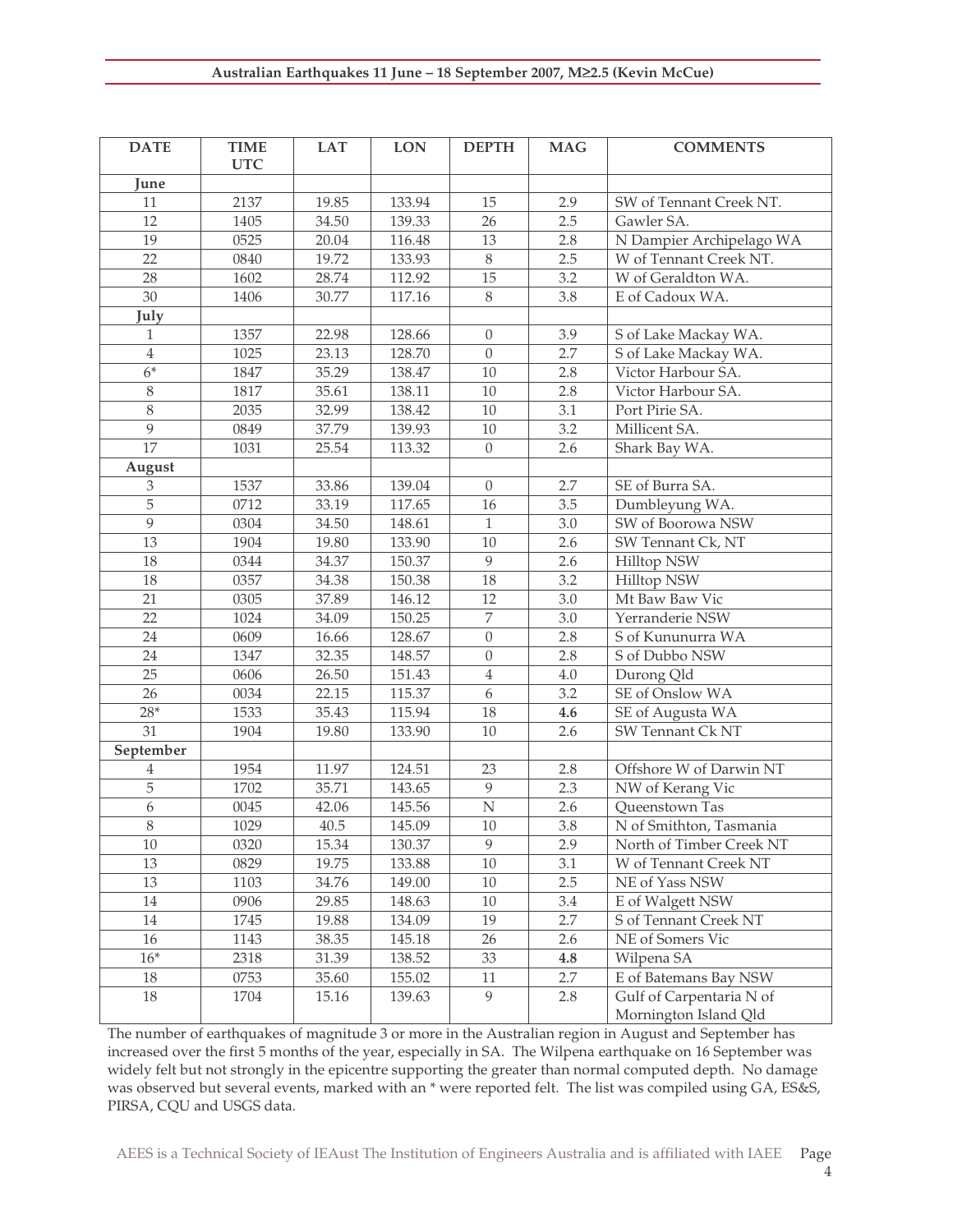#### **From our Members (Edward Cranswick)**

#### **US nuclear dump plan in danger after seismic shock**

This article comes to us from Edward Cranswick (via Kevin McCue) who investigated the magnitude 5.2 Little Skull Earthquake near Yucca Mountain in 1992.

\*Fred Attewill Tuesday September 25, 2007 Guardian Unlimited http://www.guardian.co.uk/>\*

The most expensive public works project in the US was today in disarray after it emerged that a planned giant nuclear dump would be located on a faultline.

Rock samples from deep within Yucca Mountain, in Nevada, showed that the fault runs directly beneath the site where the US federal government planned to store 70,000 tonnes of highly radioactive waste.

More than \$8bn (£4bn) has already been spent on the \$58bn project, which had been due to open in 2017, but the proposals - approved by George Bush in 2002 - may now have to be redrawn.

Samples taken from 76 metres below the surface of the mountains, which are around 90 miles northwest of Las Vegas, revealed that the Bow Ridge fault passes hundreds of metres to the east of where scientists believed it lay.

The measurements were backed up by US Geological Survey maps and a letter, the Las Vegas Review-Journal reported yesterday.

The fault is now thought to run beneath a storage pad where spent radioactive fuel canisters would be cooled before being sealed in a maze of tunnels inside the mountain.

Bob Loux, the executive director of the Nevada Agency for Nuclear Projects, expressed amazement that the US Department of Energy had only just carried out the "11th hour" drilling tests.

"It certainly looks like DoE has encountered a surprise out there, and it certainly speaks to the fact they haven't done the technical work they should have done years ago," he told the paper.

"It's going to have to cause some change of the design in the final analysis. It's going to impact the safety case."

The state of Nevada - the third most seismically unstable in the US - has long opposed the project on the grounds that earthquake activity makes the site unsafe.

Since 1976, there have been 621 seismic events of magnitude greater than 2.5 on the Richter scale within a 50-mile radius of Yucca Mountain.

The Department of Energy refused to comment on the claims, but project officials said they were continuing to develop repository design, construction and operating plans in preparation for applying next year for a licence from the Nuclear Regulatory Commission.

Guardian Unlimited © Guardian News and Media Limited 2007

#### **From our Members (Col Lynam)**

#### **The Secret Life of a GEMOC Geodynamic Modeller – Dr Craig O'Neill**

During the day, Dr Craig O'Neill from GEMOC is a mild-mannered geodynamic modeller, conducting simulations of how the Earth's surface and interior have evolved over millions of years. Away from the office however, O'Neill is 'Extreme Man', with a penchant for wrestling man-eating alligators.

Like all brave action heroes, of course, O'Neill is blasé about these dangerous creatures.

"Alligators look terrifying but they are actually just like big puppy dogs," he says. "I saw the funniest thing in Louisiana – there was one across a footpath which must have been about 12 feet long and a friend and I stopped and wondered how we would get around it when this guy walking his dog came past. The dog just walked around the front of it and the guy stepped over it and just kept walking.

I've spent a bit of time out in the swamps photographing alligators and I've handled gators of various sizes. I've also swum with freshwater crocs in Queensland and the Northern Territory, trekked through Mexican swamps looking for American crocs, and fed salties, but I'm not game enough to get in the water with them!"

#### *What was your first job?*

Delivering pizzas to stoners in the sticks on the Central Coast.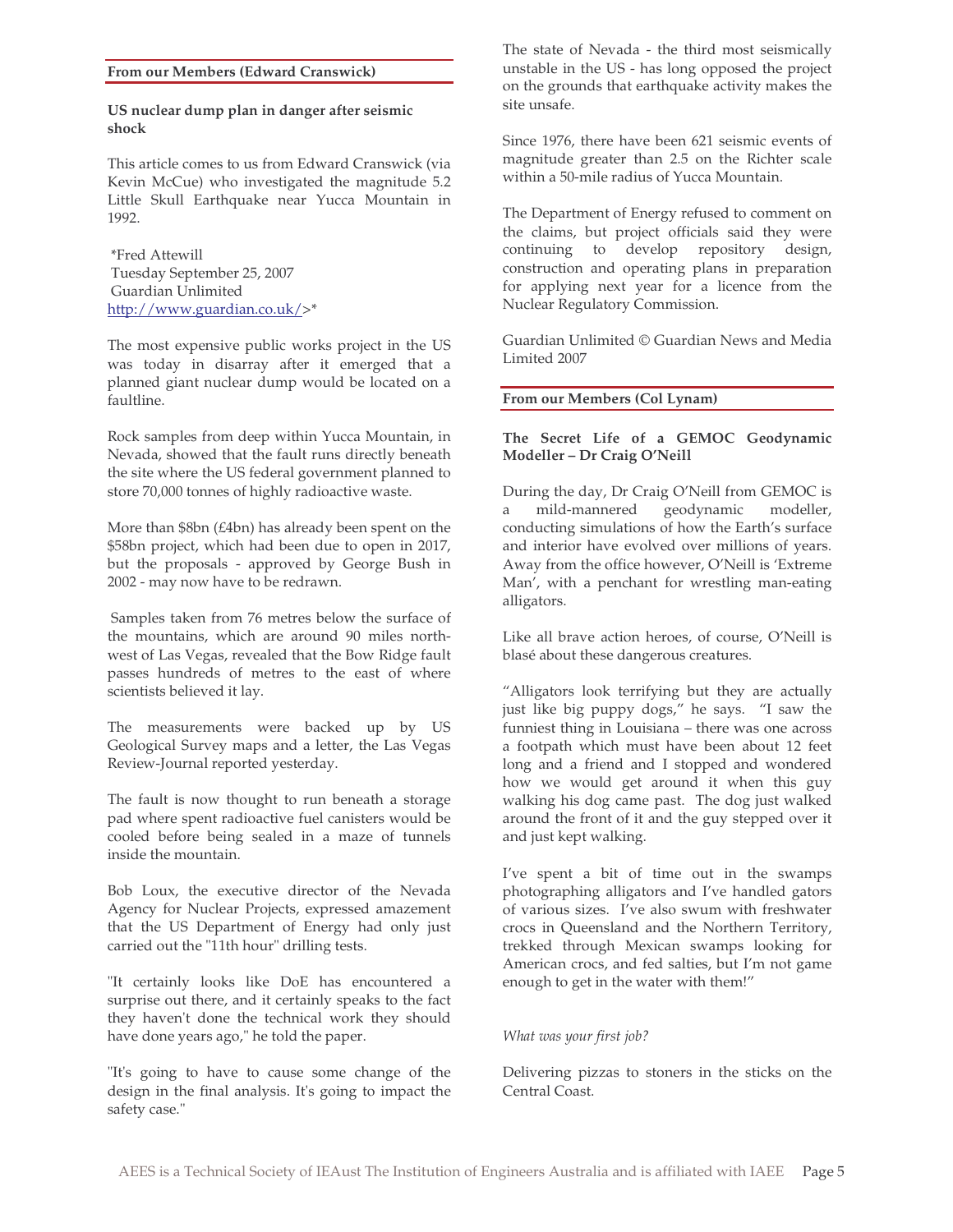#### *What do you like most about Macquarie?*

The people number one and the position second. And the ambience on campus is very nice, oh and the Uni is pretty close to the beach.

## *What is the best advice you've ever been given?*

An old Judo Sensei of mine used to say "Craig, stop thinking too much. It's all just rat cunning".

## *Who inspires you?*

Carl Sagan, the great science communicator. Up until a month before his death from cancer he was still attending meetings, giving interviews and generally spreading the word. He never let anything slow him down.

## *What are you addicted to?*

Endorphins. I tend to get very grumpy if I don't run or go to the gym for a couple of days.

## *What is your ideal way of relaxing?*

A camping/fishing/surfing trip on the North Coast.

## *What do you do best?*

I'm great at taking the reigns in pub trivia and I have a reputation for my instant recall of Simpsons quotes and cultural references.

## *What's a good Sunday?*

A sleep-in followed by a big brekkie then hanging out at the beach with a beer and a BBQ.

## *What would people be surprised to learn about you?*

That I have a lop-eared bunny named Booflet. I really wanted a dog called Boof but I live in a unit so I had to compromise. Because it's a female my wife wouldn't let me name it Boof, so Booflet it became.

## *Is there life after Macquarie?*

Life after Macquarie is hopefully a long, long way off. It's a bit like thinking about whether there is life after death!

This interview appeared in Macquarie University News: http://www.pr.mq.edu.au/macnews/

## **Some interesting abstracts of articles going to print at Elsevier's journals. Also some colateral data on mining accidents/fatalities in Qld.**

Q'ld Govt Mining Journal, Sept 07, Issue 1228 pp54-56

**Review of Fatal Accidents** (Rob O'Sullivan ) (see also ref report: http://www.nrw.qld.gov.au/mines/publications /pdf/annual\_report0506.pdf)

## **Data assimilation: From photon counts to Earth System forecasts** Pierre-Philippe Mathieu

& Alan O'Neill doi:10.1016/j.rse.2007.02.040

**Geological storage of carbon dioxide by residual gas and solubility trapping** Tetsuya Suekane, Tomohisa Nobuso, Shuichiro Hirai, Masanori Kiyota doi:10.1016/S1750-5836(07)00096-5

## **Analysis for preliminary design of a class of torsionally coupled buildings with horizontal setbacks**

Dhiman Basu & N. Gopalakrishnan doi:10.1016/j.engstruct.2007.07.013

## **Two Abstracts regarding interesting research topics are:**

*The tilting continent: A new constraint on the dynamic topographic field from Australia* Mike Sandiford School of Earth Sciences University of Melbourne Victoria

## Abstract

A pronounced latitudinal asymmetry in the present-day morphology of the Australian continental shelf is reflected in Neogene stratigraphic relationships. The northern Australian margin has a broad shelf, typically 200– 500 km wide and a Neogene record of stratal onlap. Relative to the continent, sea levels are currently as high as at any stage during the Neogene. In contrast, the southern shelf is typically less than 100 km wide and shows a record of progressive offlap with Neogene palaeoshorelines commonly many hundreds of kilometres inland, at elevations up to 250 m above present-day sea level.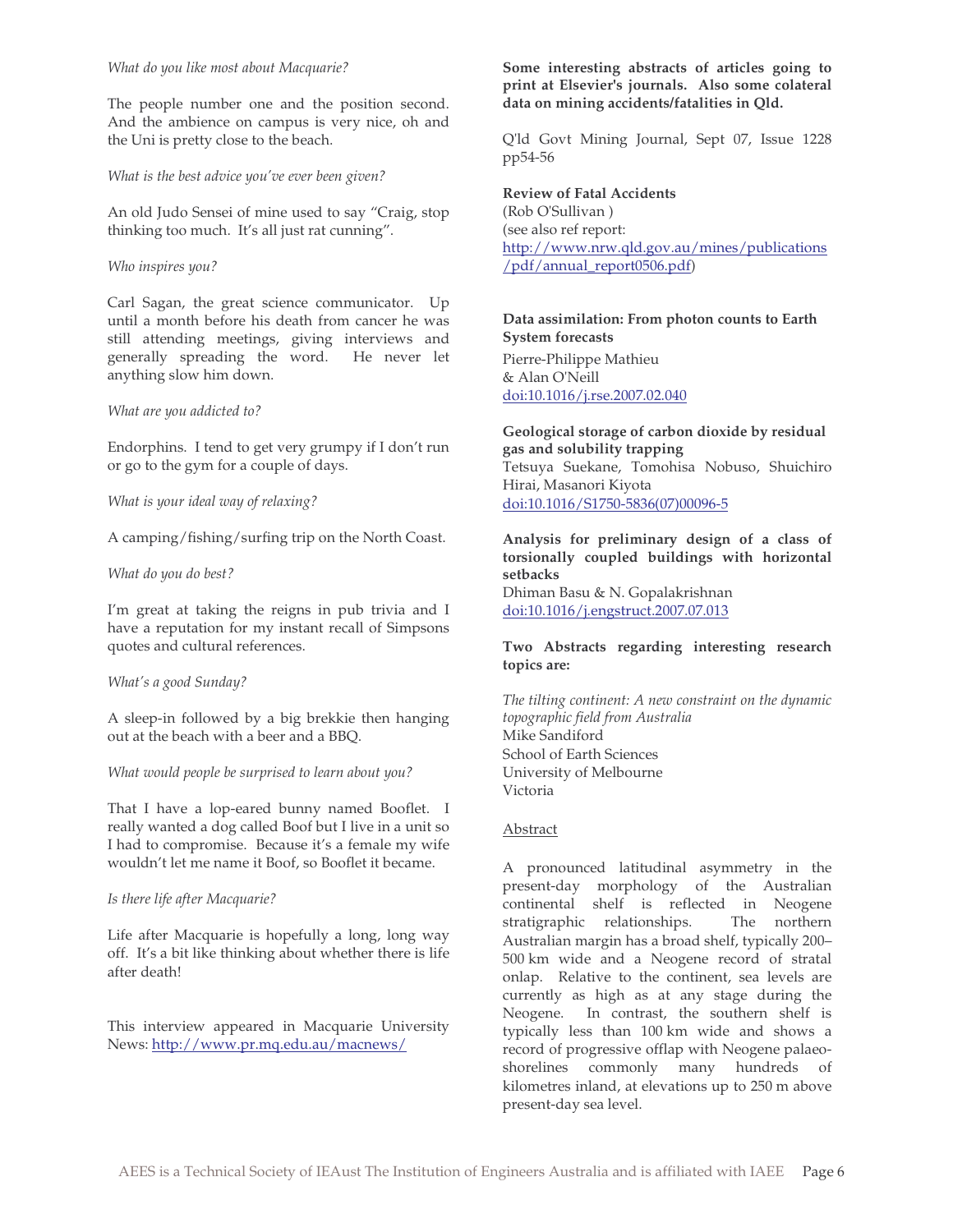This continental-scale 'reciprocal' stratigraphy implies 250–300 m N-down, SSW-up apparent vertical motion with respect to sea level since the mid-Miocene. The apparent vertical motion can be attributed to variations in dynamic topography and the geoid along Australia's NNE plate circuit; specifically, the movement of the southern margin off the dynamic topography low, geoid low presently centred on the Australian–Antarctic discordance, and the northern margin towards a dynamic topography low, geoid high associated with the subduction realm to the north. Variations in the geoid appear to account for about 10% of the total apparent motion, depending on assumptions about how the geoid field has evolved during Australia's northward motion. This inferred Neogene, continental-scale dynamic N–S tilting rate of 15–20 m/myr provides a compelling new constraint on the nature of the Earth's dynamic topographic field.

#### **Earth and Planetary Science Letters**

Volume 261, Issues 1-2, 15 Sept 2007, Pages 152-163

*Defining the source region of the Indian Ocean Tsunami from GPS, altimeters, tide gauges and tsunami models*

Pietrzak, Anne Socquet, David Ham, Wim Simons, Christophe Vigny, Robert Jan Labeur, Ernst Schrama, Guus Stelling & Deepak Vatvani

#### Abstract

To understand the role of the co-seismic moment magnitude, *M*w, 9.1–9.3 Sumatra–Andaman Earthquake rupture mechanism on the severity of the Indian Ocean Tsunami, we used permanent Global Positioning System (GPS) data and carried out an analysis of co-seismic displacement and tsunami models. Tsunami modelling, validated against independent Jason-1 altimetry data and tsunami arrival time data as determined from tide gauges, was used to analyse the results of five coseismic slip inversions, using GPS, seismicity and/or uplift data. In this way we determined the most likely slip distribution characterized by slip maxima of 20 m in the South and 20 m in the North. We used both the distribution and temporal evolution of the co-seismic slip as derived from the GPS data. We show that the 9 min propagation time of the rupture led to constructive interference of waves radiating first from the South and minutes later from the North, strengthening the tsunami in Southern India, Sri Lanka and Thailand. We conclude that the incorporation of permanent realtime GPS stations would represent a valuable component of future tsunami warning systems.

**Earth and Planetary Science Letters** Volume 261, Issues 1-2, 15 Sept 2007, Pages 49-64

**Spatial predictions of geological rock mass properties based on in-situ interpretations of multi-dimensional seismic data C.D. Klose, S. Loew, R. Giese, and G. Borm**

As mining and traffic tunnels are on the increase in Australia, I thought this paper may be of interest.

This technique seems a very sophisticated way of relating in-situ seismics to geological properties.

I don't think the author "Klose" is the same as the "Newcastle paper" one. Col.

#### Abstract

The article presents a statistical approach to characterize and predict engineering geological conditions in the up to 2000 m deep Faido tunnel and Gotthard base tunnel in Switzerland. Seismic investigations were conducted to improve the technology of interpreting seismic tomographic images. Overall, the goal of this study was to predict spacial maps of geological rock mass properties, such as, uniaxial compressive strength or total fracture spacing, by using up to six seismic features in combination, e.g., compression-wave and shear-wave velocities and dynamic Poisson's ratio. Self-Organizing Mapping (SOM), an artificial intelligent method, was used for the purposes of interpreting multi-dimensional geophysical attributes derived from seismic profiles of tomographic images along tunnel sidewalls. The SOM-method was applied in the Faido tunnel to delineate complex physical relations between the geological and seismic parameters. Then, the method was applied to predict geological properties around a segment of the Gotthard base tunnel with unknown geological–geotechnical conditions. The results illuminate that correlation analyses (pairwise parameter classification) are substantially less powerful than the SOM-method (multi-parameter classification) in order to interpret geological features from seismic in-situ data. Moreover, predicted spatial distributions of the total fracture spacing and the uniaxial compressive strength, for example, corresponded well with drill core and tunnel mapping results. The SOM-approach was a helpful tool for practitioners in predicting zones of instabilities and geological complexity during underground excavation processes of the Gotthard base tunnel.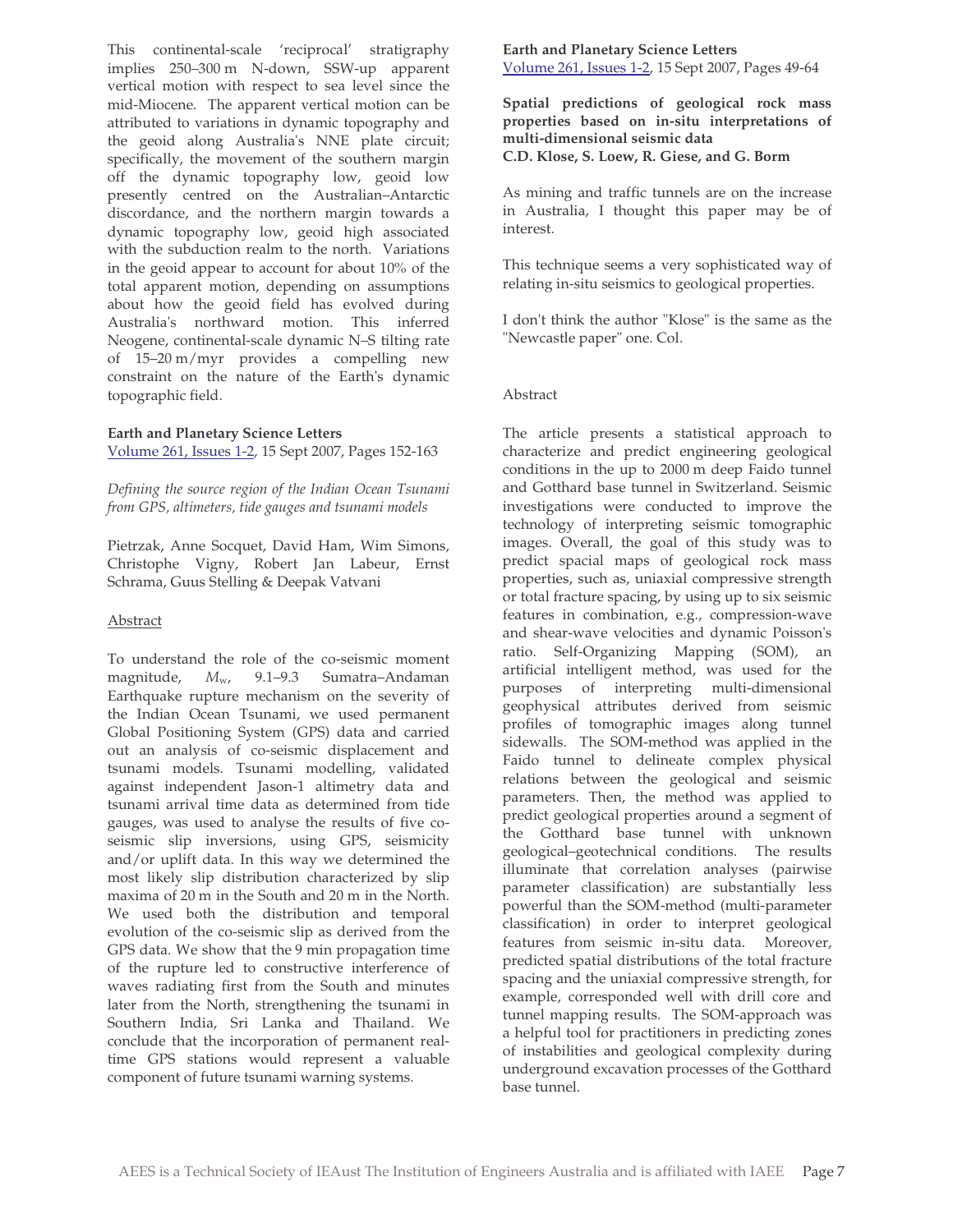It is suggested to use such an interpretation method as decision support for purposes of sub/surface exploration and long-term geophysical monitoring of large-scale geoengineering projects, such as, disposals of nuclear waste and greenhouse gases or geopower plants for renewable energy (geothermal, biosoils).

#### **Computer model to track storm surges**

The Qld Govt is helping fund a research initiative to assess the impact on climate change on Qld' coastline and develop a computer model to predict and track storm surges and coastal erosion.

The Qld Premier announced the initiative at the Commencement Day address of the University of Sth Carolina campus, USA, in May.

Griffith University has been awarded a \$973,000 grant from the Qld Govt's Smart State Innovation Fund to conduct the research. When all other partner funding is included, the total project involves an overall investment of \$3.8M.

Further info Qld climate ChangeCentre of Excellence julie.wissmann@nrw.qld.gov.au

#### **New interactive data on coastal website**

2 Aug 2007 cited on http://www.ga.gov.au/news/

Scientists, natural resources manager's and community members can now access the largest central source of coastal information and data in Australia, the OzCoast and OzEstuaries website.

Previously called OzEstuaries, and used in more than 70 countries, the website now provides access to more coastal and estuary data and information.

The new data and information can be used to improve natural resource management and for the conservation of Australia's coastal zone, estuaries and near-shore environments.

The latest version of the website includes a new Geology and Geomorphology (the study of landforms) module with 3D models and case studies, an Environmental Management module and new and updated fact sheets (Indicators module).

The Environmental Management module (derived from the Coastal CRC product OzCoast) shows how data, planning and participation processes can be used in developing, implementing and reviewing catchment and coastal plans.

Maps, images, reports and data can be downloaded to assist scientists, natural resources manager's and policy organisations with estuary and coastal management. You can now even build your own conceptual model.

For the wider community, there are fact sheets about the science underpinning estuary and coastal indicators and issues.

Sitting under the Geoscience Australia banner, the website was designed with input from more than 40 agencies including government, universities and the National Estuaries Network. The former Cooperative Research Centre for Coastal Zone, Estuary & Waterway Management and National Land and Water Resources Audit team coordinated communication between agencies.

#### **New York Times Article**

August 5, 2007 Editorial **A Bridge Collapses**

The nation's physical foundations seem to be crumbling beneath us. Last week, a 40-year-old interstate highway bridge collapsed in Minneapolis, plunging rush-hour traffic into the Mississippi River 60 feet below. Two weeks earlier, an 83-year-old steam pipe under the streets of Manhattan exploded in a volcano-like blast, showering asbestos-laden debris. And two years before that, substandard levees gave way in New Orleans, opening the way for the floodwaters of Hurricane Katrina.

These are some of the most dramatic signs of the nation's failure to maintain and enhance its aging physical structures at a time when demands on roads, transit systems, sewage treatment plants and other vital facilities are rising. In the event of a catastrophic failure, many lives can be lost. But even the slower deterioration undermines our quality of life and retards economic growth. Traffic jams waste gasoline, pollute the air and exhaust drivers' patience. Disabled trains and subways strand commuters. Gridlocked airports disrupt travel plans. And power failures plunge millions into darkness.

At a time of ballooning deficits, and in the midst of a hugely expensive war, most politicians will be tempted by the quick and inexpensive fix. But that is exactly how the country got into this problem.

How large a challenge the country is facing can be seen in a report by the American Society of Civil Engineers, grading the nation's infrastructure.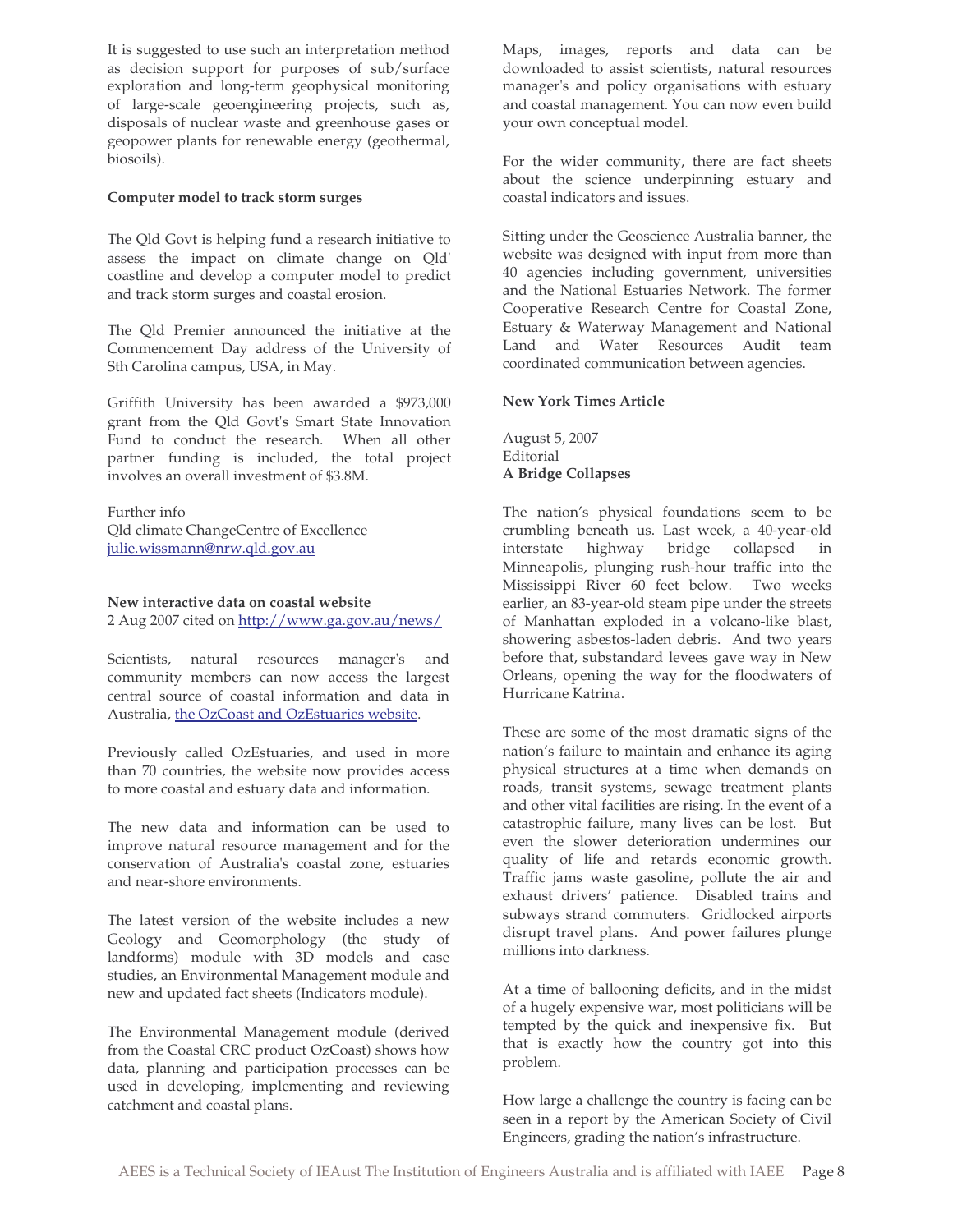The latest report, issued in 2005, assigned a cumulative grade of D, down from D+ four years earlier. Near-failing grades of D- applied to drinking water, sewage treatment and navigable waterways. The highest grade, C+, went for landfills and the recycling of solid waste.

In between were unsafe dams, whose number was rising faster than they could be repaired; overstressed power lines, whose maintenance budgets had decreased for a decade; public parks and beaches that were falling into disrepair; and deteriorating schools that seemed unlikely to accommodate rising enrolments or allow smaller classes.

Bridges actually scored relatively well, earning a straight C, mostly because the percentage of the nation's 590,000 bridges that were rated structurally deficient or functionally obsolete had dropped slightly, to 27 percent. The deficiency rating does not mean a bridge is in danger of collapse, but it does reflect the need for repairs, close monitoring and perhaps weight restrictions.

No one yet knows what caused the Minneapolis bridge, one of those deemed structurally deficient, to fall apart. Theories include undetected cracks or metal fatigue, vibrations from a resurfacing project on the roadway, or possibly soil erosion around the underwater supports.

The design of the structure was almost certainly an element. The 1,900-foot span lacked much redundancy for its critical supports, which could allow a single failure of a crucial structural part to bring down the whole edifice. The notion that critical parts ought to have backup systems seems so basic to current engineering practice that it is shocking to learn that some 756 bridges of similar design around the country also lack redundancy. They will need to be inspected and monitored with great care.

Unfortunately, the adequacy of current inspections is also in question. It is disturbing that the pipe that burst in Manhattan had just been inspected and declared sound by a utility crew, that the levees in New Orleans had been regularly inspected by the Army Corps of Engineers, and that the Minneapolis bridge had been inspected annually.

In these and other failures it will be important to establish whether the inspectors failed to do a diligent job or whether the real problem is that inspections are inherently limited in what they can detect. Perhaps inspectors need to be given much better sensing equipment to detect hidden flaws.

The larger problem of crumbling roads, bridges and levees and crashing electrical grids can almost always be traced to a lack of investment. When budgets are tight, elected officials find it convenient to cut back on maintenance and leave some future administration to deal with the consequences. When Congress appropriates money for public works, the legislators typically prefer shiny new projects that will enhance their reputations, not mere maintenance on a bridge named after someone else. The federal government has particularly lagged in paying for infrastructure projects, leaving state and local governments to assume the dominant role.

Congress is now scrambling to provide extra money to help Minnesota replace its stricken bridge and is planning hearings on broader infrastructure needs. One sensible bill that ought to be quickly passed would set up a commission to assess the state of the nation's infrastructure, set priorities, and recommend financing approaches. Another bill is proposing a new national bank to leverage both public and private investment for repair and new construction projects. Each time there is one of these tragedies, politicians briefly declaim the need for a major and sustained investment in the nation's aging infrastructure. But that enthusiasm quickly flags. The collapse of Minneapolis's Bridge No. 9340 is a reminder that such long-postponed investments can no longer be neglected.

#### cited on 5/8/2007 at

http://www.infoplease.com/ipa/A0197840.html

#### **Number of Earthquakes Worldwide & Mortality Figures**

#### **2004–2007**

| Magnitude             | 2004    | 2005     | 2006           | 20071    |
|-----------------------|---------|----------|----------------|----------|
| $8.0 - 9.9$           | 2       | 1        | 1              | 2        |
| $7.0 - 7.9$           | 14      | 10       | 10             | 2        |
| $6.0 - 6.9$           | 141     | 141      | 132            | 70       |
| $5.0 - 5.9$           | 1,515   | 1,697    | 1,483          | 678      |
| $4.0 - 4.9$           | 10,888  | 13,918   | 13,069         | 4,556    |
| $3.0 - 3.9$           | 7,932   | 9,189    | 9,953          | 3,239    |
| $2.0 - 2.9$           | 6,316   | 4,636    | 4,016          | 1,153    |
| $1.0 - 1.9$           | 1,344   | 26       | 19             | 17       |
| $0.1 - 0.9$           | 103     | $\Omega$ | $\overline{2}$ | $\Omega$ |
| $\rm No$<br>magnitude | 2,939   | 865      | 849            | 784      |
| Total                 | 31,194  | 30,483   | 29,534         | 10,501   |
| Estimated<br>deaths   | 284,010 | 82,364   | 6,605          | 136      |

1. As of May 29, 2007.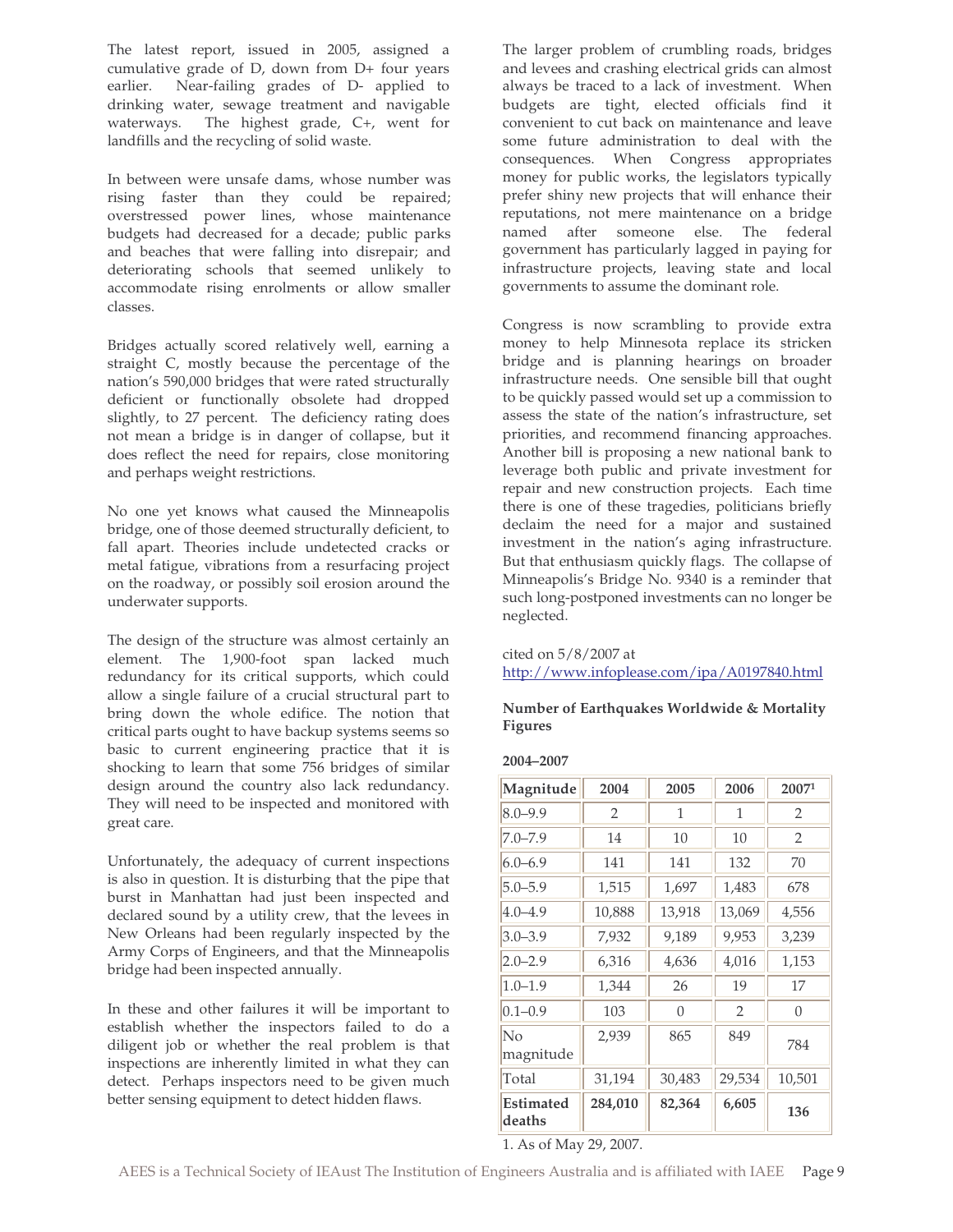*Source:* National Earthquake Information Center, U.S. Geological Survey. Web: neic.usgs.gov/neis/eqlists/eqstats.html

#### **1996–1999**

| Magnitude                  | 1996   | 1997     | 1998   | 1999   |
|----------------------------|--------|----------|--------|--------|
| $8.0 - 9.9$                | 1      | $\theta$ | 2      | 0      |
| $7.0 - 7.9$                | 21     | 20       | 14     | 23     |
| $6.0 - 6.9$                | 160    | 125      | 113    | 123    |
| $5.0 - 5.9$                | 1,223  | 1,118    | 979    | 1,106  |
| $4.0 - 4.9$                | 8,794  | 7,938    | 7,303  | 7,042  |
| $3.0 - 3.9$                | 4,869  | 4,467    | 5,945  | 5,521  |
| $2.0 - 2.9$                | 2,388  | 2,397    | 4,091  | 4,201  |
| $1.0 - 1.9$                | 295    | 388      | 805    | 715    |
| $0.1 - 0.9$                | 1      | 4        | 10     | 5      |
| No<br>magnitude            | 2,186  | 3,415    | 2,426  | 2,096  |
| Total                      | 19,938 | 19,872   | 21,688 | 20,832 |
| <b>Estimated</b><br>deaths | 419    | 2,907    | 8,928  | 22,711 |

*Source:* National Earthquake Information Center, U.S. Geological Survey. Web: neic.usgs.gov/neis/eqlists/eqstats.html

#### **Other Abstracts of Interest**

*Historical seismometry database project: A comprehensive relational database for historical seismic records*

#### **Andrea Bono**

Istituto Nazionale di Geofisica e Vulcanologia, Rome, Italy

http://www.sciencedirect.com/science?\_ob=Article URL&\_udi=B6V7D-4KFMMC3- 4&\_user=10&\_coverDate=01%2F31%2F2007&\_rdoc= 1&\_fmt=&\_orig=search&\_sort=d&view=c&\_acct=C 000050221&\_version=1&\_urlVersion=0&\_userid=10 &md5=7a70cc8404b0d226ce5bbd9026729fe4#implici t0

*Geomechanical modeling of the nucleation process of Australia's 1989 M5.6 Newcastle earthquake* Christian D. Klose

http://www.sciencedirect.com/science?\_ob=Article URL&\_udi=B6V61-4N2072J-

1&\_user=10&\_coverDate=04%2F30%2F2007&\_rdoc= 1&\_fmt=&\_orig=search&\_sort=d&view=c&\_acct=C 000050221&\_version=1&\_urlVersion=0&\_userid=10 &md5=de7000aaba73685d55a40db3befbddb4#implic it0

*Deep upper-mantle melting beneath the Tasman and Coral Seas detected with multiple ScS reverberations* Anna M. Courtier & Justin Revenaugh

http://www.sciencedirect.com/science?\_ob=Artic leURL&\_udi=B6V61-4NN0WDX-

2&\_user=10&\_coverDate=07%2F15%2F2007&\_rdo c=1&\_fmt=&\_orig=search&\_sort=d&view=c&\_acc t=C000050221&\_version=1&\_urlVersion=0&\_useri d=10&md5=d37be5638823eedfcae57a830691cd79# implicit0

*Intraplate termination of transform faulting within the Antarctic continent*

F. Storti, F. Salvini, F. Rossetti and J. Phipps Morgan

http://www.sciencedirect.com/science?\_ob=Artic leURL&\_udi=B6V61-4NTBFM8-

5&\_user=10&\_coverDate=08%2F15%2F2007&\_rdo c=1&\_fmt=&\_orig=search&\_sort=d&view=c&\_acc t=C000050221&\_version=1&\_urlVersion=0&\_useri d=10&md5=35caf2f6bd39c5576d166ce2c92150bd# aff1

*A scenario-based procedure for seismic risk analysis* U. Klügel, L. Mualchin & G.F. Panza

#### **ITIC Tsunami Bulletin Board**

The ITIC Tsunami Newsletter (Jan - Mar 2007) 20 page electronic edition is available at:

http://ioc3.unesco.org/itic/categories.php?catego ry\_no=331

Also, ITIC invites you to submit tsunami articles on meetings, conferences, projects, events, activities, etc., for inclusion in the ITIC Newsletter. The written article can be a few paragraphs in length, with accompanying captioned photos or graphics. Send articles to Brian.Yanagi@noaa.gov Linda.Sjogren@noaa.gov.

#### **Tsunami Event - September 12, 2007 Indonesia**

See link: http://nctr.pmel.noaa.gov/index.html

## **Fraudulent Article**

ITIC Tsunami Bulletin Board Tsunami Bulletin Board:

Fauzi from Indonesia's Meteorological and Geophysical Agency brought to our attention the following article: Indonesia/Bali's tsunami warning system does not work, at all, and never will posted at http://www.balibs.org/newsupdate/bali-tsunami-system-fails.shtml. **We are erroneously listed as the authors of this article.** We wish to inform all of you that we had nothing to do with this article and have made no statements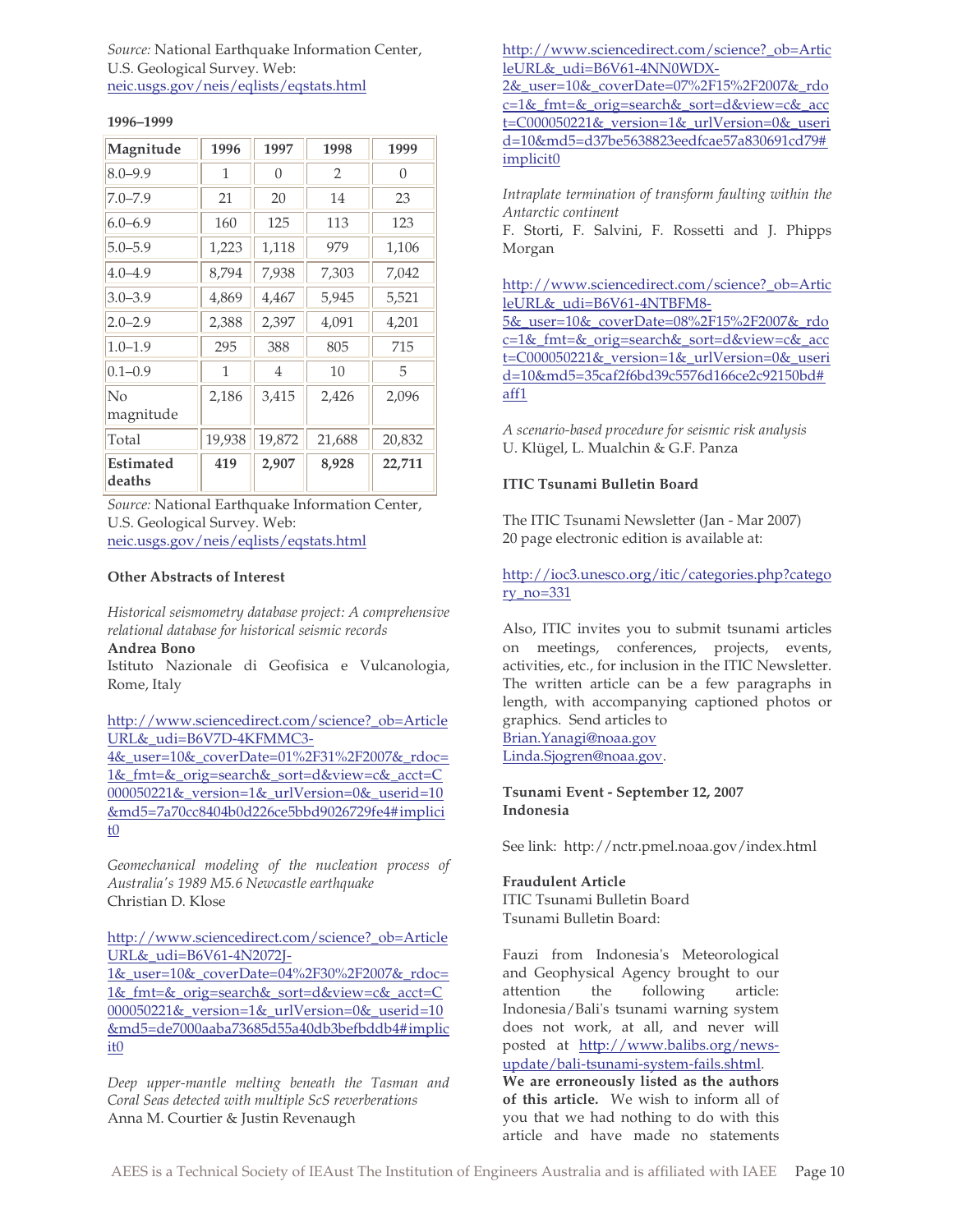publicly or privately about Indonesia's warning system and flatly disagree with the contents of this web site. We commend Indonesian efforts to establish a viable tsunami warning system and outreach program.

We are concerned that others in the tsunami community may have been similarly defrauded by unscrupulous journalists and encourage everyone in our community to bring questionable web postings or other materials to the attention of the purported authors and the tsunami community.

#### Thank you

Phil Liu and Lori Dengler Professor and Chair Geology Department Humboldt State University California lad1@humboldt.edu

#### **From our Members (Kevin McCue)**

The following article is an extract of an article published in Eos Vol 88 Number 30, 24 July 2007 by Kiyoshi Suyehiro, Japan Agency for Marine-Earth Science and Technology, Yokosuka;

#### **Major Earthquake Strikes Japan**

On 16 July 2007 at 10:13 A.M. local time (0113 UTC) an earthquake of magnitude  $M_i$  6.8 struck Niigata Prefecture on the west coast of Japan's Honshu Island, its focus approximately 17 km underground at 37.5°N, 138.6°E, according to the Japan Meteorological Agency.

The epicenter was less than 10 km from shore, close to Kashiwazaki, a city with a population of approximately 100,000. The death toll as of 19 July is 10; all fatalities were people more than 70 years old, most of whom were buried under collapsed buildings, the majority of which were old wooden houses. More than 1300 were injured.

The Kariha nuclear power plant situated close to or immediately above the fault plane, was automatically shut down; a fire broke out in one of the plant's electric transformers, and slightly radioactive water leakage occurred. However, because the ground acceleration exceeded the design pga of the power plant, a careful governmental review of all plants' building codes will be hastened, in light of the fact that about 30% of Japan's electricity is supplied from nuclear power.

Reported earthquake mechanisms point to a reverse faulting with northwest-southeast compression in accord with the mechanisms of past large events, recognized active faults, and the regional tectonic stress direction. Aftershock distribution in the days following the earthquake seemed to favour the

southeast dipping fault plane with about 40° dip angle. The fault of the main shock probably occurred on a previously unidentified fault. Maximum registered acceleration exceeded 1000 cm/s 2 (1g) at nearby stations of the Japanese strong- motion seismograph network, corresponding to seismic intensity as high as IX on the Modified Mercalli Scale. A rough estimate of the energy released by the earthquake is 10<sup>19</sup> joules, given initial conditions of up to 1 meter of maximum slip on a fault size of about 40 km long by 20 km wide.

A scientific land-sea seismological observation will be carried out by Japanese research institutions and universities in several weeks' time.

This shallow crustal earthquake was followed 13 hours later by a deep focus magnitude 6.8 quake roughly 330 km to the west, 350 km below the Sea of Japan. The two earthquakes were generated by different mechanisms.

The National Seismic Hazard Maps for Japan were revised in March of this year (see http://www.jishin.go.jp); data from this recent earthquake will require another revision. Additional information about the earthquake can be found at http://www.gsi.go.jp and http://www.bosai.go.jp and http://earthquake.usgs.gov/eqcenter/eqinthene ws/2007/us2007ewac/#summary

Note several things: (1) recorded pga exceeded 1g (2) the causative fault had not been mapped (3) the majority of collapsed buildings were old wooden houses (4) this is not the first nuclear power plant closed down or damaged in an earthquake and (5) the hazard map will be revised as a result of this earthquake.

Kevin McCue

#### **Upcoming Conferences**

#### **4th International Seminar on Deep & High Stress Mining, 2007**

This is an event organised by the Australian Centre for Geomechanics, W.A.

| Date:    | 7-9 November, 2007      |
|----------|-------------------------|
| Venue:   | Novotel Langley Hotel   |
|          | Perth, W.A.             |
| Website: | www.deepmining07.com    |
| Email:   | christin@acg.uwa.edu.au |

Link to the updated programme/registration brochure:

http://www.acg.uwa.edu.au/\_\_data/page/2168 /DHS11.pdf